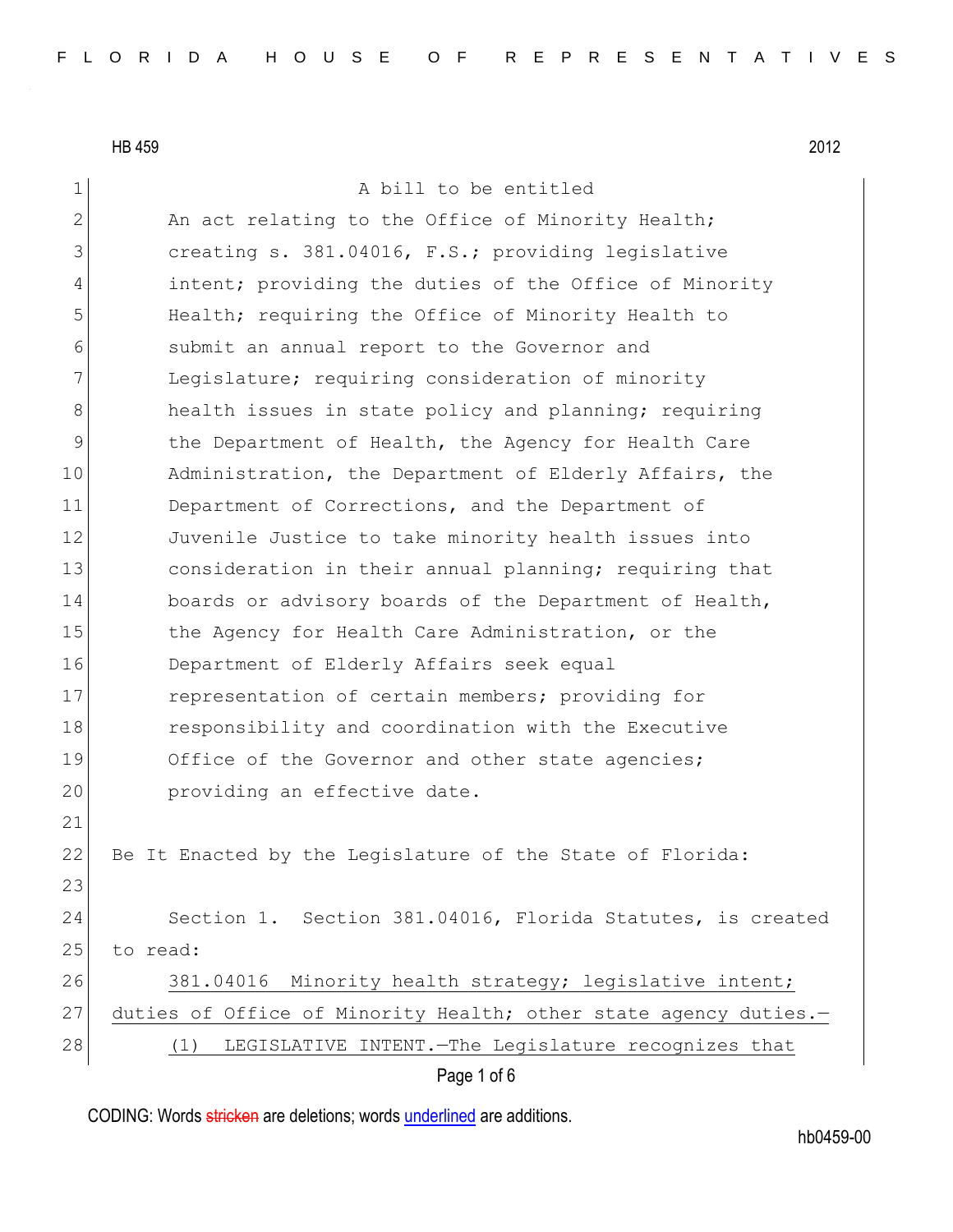HB 459 2012

29 despite state investments in health care, racial and ethnic populations in this state continue to have significantly poorer health outcomes when compared to non-Hispanic whites. The Legislature further finds that the health care needs of minorities are diverse and that delivery of services, research, and public policy must take into account the distinct characteristics of minority health issues. Priority shall be 36 given to improving the overall health status of minority men, women, and children through research and education specific to 38 minority health issues. The Legislature recognizes the importance of understanding why there is a large disparity between minority groups and non-Hispanic whites with regard to awareness, diagnosis, and treatment of certain diseases, and of finding answers to this disparity through biomedical research. 43 Such research has important implications for all minority individuals in terms of clinical practice and disease manifestation and prevention. The Legislature recognizes that as the state's population ages and life expectancy for minority individuals continues to rise, it is of the utmost importance for the Legislature to encourage strategies designed to reduce 49 health disparities, including, but not limited to, addressing 50 the array of health and social issues, ensuring comprehensive 51 elimination of health disparities, and promoting health equity 52 to ensure access to affordable and adequate health care that 53 meets specific health needs with regard to race and ethnicity. The Legislature further finds and declares that the culturally 55 sensitive design and delivery of health care services and medical education of all health care practitioners shall be

## Page 2 of 6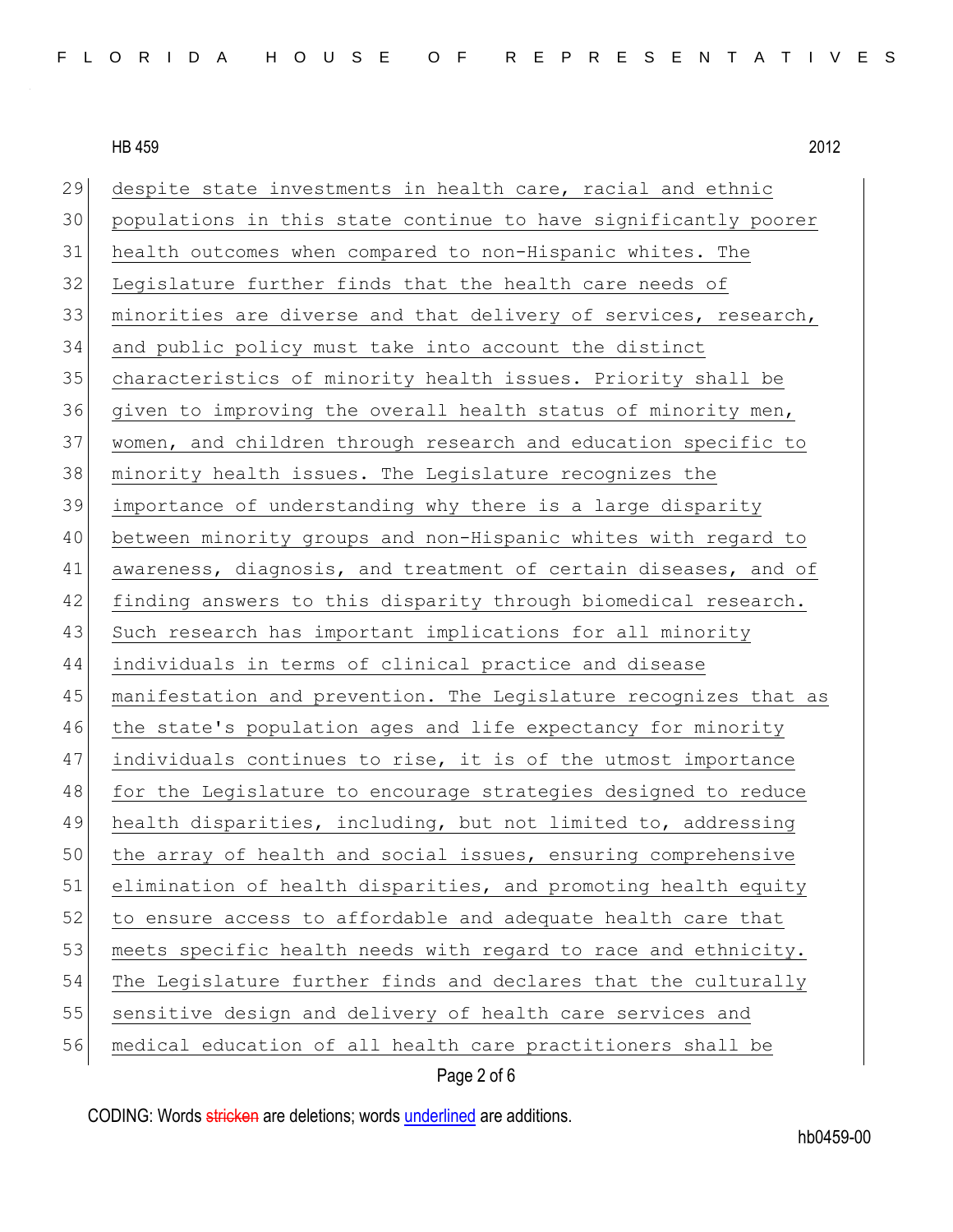HB 459 2012 57 based on the principle that health care needs are diverse and 58 cultural competency training and medical education are essential 59 for effectively treating members of minority populations. 60 (2) DUTIES.—The Office of Minority Health in the 61 Department of Health shall: 62 (a) Ensure that the state's policies and programs are 63 responsive to minority differences and health needs across the 64 life span. 65 (b) Administer the distribution of and provide oversight 66 of contract management for all funds that are designated for 67 reducing racial and ethnic health disparities and promoting 68 optimal health in minority populations. 69 (c) Organize an interagency Committee for Minority Health 70 for the purpose of setting priorities for minority health and 71 integrating minority health programs within current operating 72 and service delivery structures. This committee shall be 73 comprised of the heads or directors of state agencies that 74 administer programs affecting minority health, including, but 75 not limited to, the Department of Health, the Agency for Health 76 Care Administration, the Department of Education, the Department 77 of Elderly Affairs, the Department of Corrections, the Office of 78 Insurance Regulation within the Department of Financial 79 Services, and the Department of Juvenile Justice. 80 (d) Assess the health status of minorities in the state 81 through the collection and review of health data and trends. 82 (e) Review and provide recommendations on the state's 83 insurance code as it relates to minority health issues. 84 (f) Work with medical school curriculum committees to

Page 3 of 6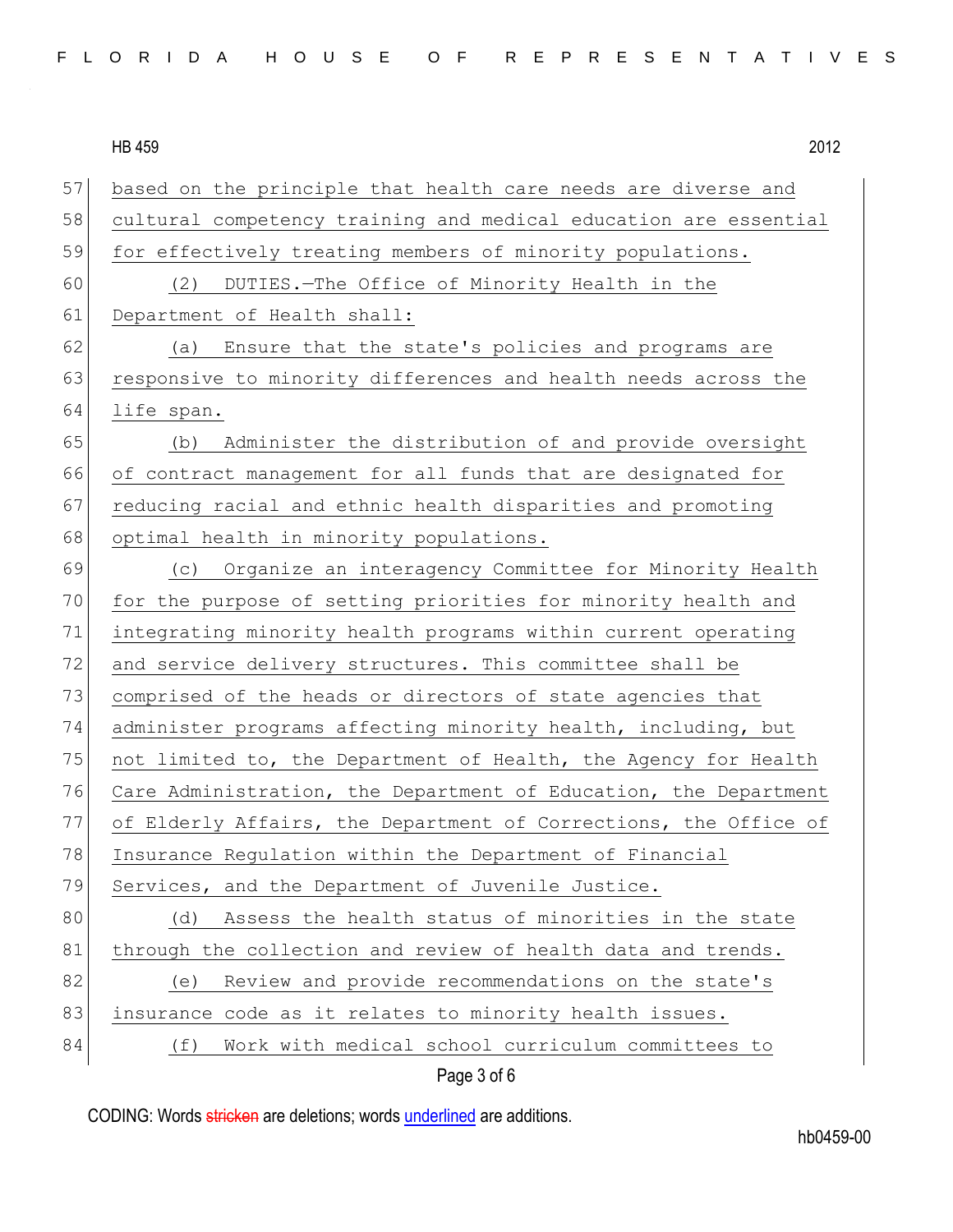$\overline{110}$   $\overline{150}$ 

|     | <b>HB 459</b><br>2012                                                   |
|-----|-------------------------------------------------------------------------|
| 85  | develop course requirements on minority health and to promote           |
| 86  | clinical practice guidelines that are specific to minority              |
| 87  | issues and cultural competency.                                         |
| 88  | Organize statewide activities during Minority Health<br>(g)             |
| 89  | Month.                                                                  |
| 90  | Promote research, treatment, and collaboration on<br>(h)                |
| 91  | minority health issues at universities and medical centers in           |
| 92  | the state.                                                              |
| 93  | Promote employer incentives for prevention and<br>(i)                   |
| 94  | wellness programs that emphasize minority health.                       |
| 95  | Serve as the primary state resource for the<br>$(\dagger)$              |
| 96  | coordination of minority health information.                            |
| 97  | (k)<br>Develop a statewide minority health plan that promotes           |
| 98  | collaborative approaches to meeting the health needs of minority        |
| 99  | populations. The plan shall:                                            |
| 100 | Identify activities designed to reduce the number of<br>1.              |
| 101 | premature deaths in minority populations and identify                   |
| 102 | appropriate resources to implement those activities, including:         |
| 103 | Providing specific strategies for reducing the<br>a.                    |
| 104 | mortality rate of minority individuals.                                 |
| 105 | Listing conditions that may cause or contribute to<br>b.                |
| 106 | disease in minority populations and the best methods by which to        |
| 107 | identify, control, and prevent these conditions from developing.        |
| 108 | Identifying the best methods for ensuring an increase<br>$\mathtt{C}$ . |
| 109 | in the percentage of minority individuals in the state who              |
| 110 | receive screening and diagnostic testing.                               |
| 111 | Provide recommendations for the development of practice<br>2.           |
| 112 | guidelines for addressing disease in minority populations.              |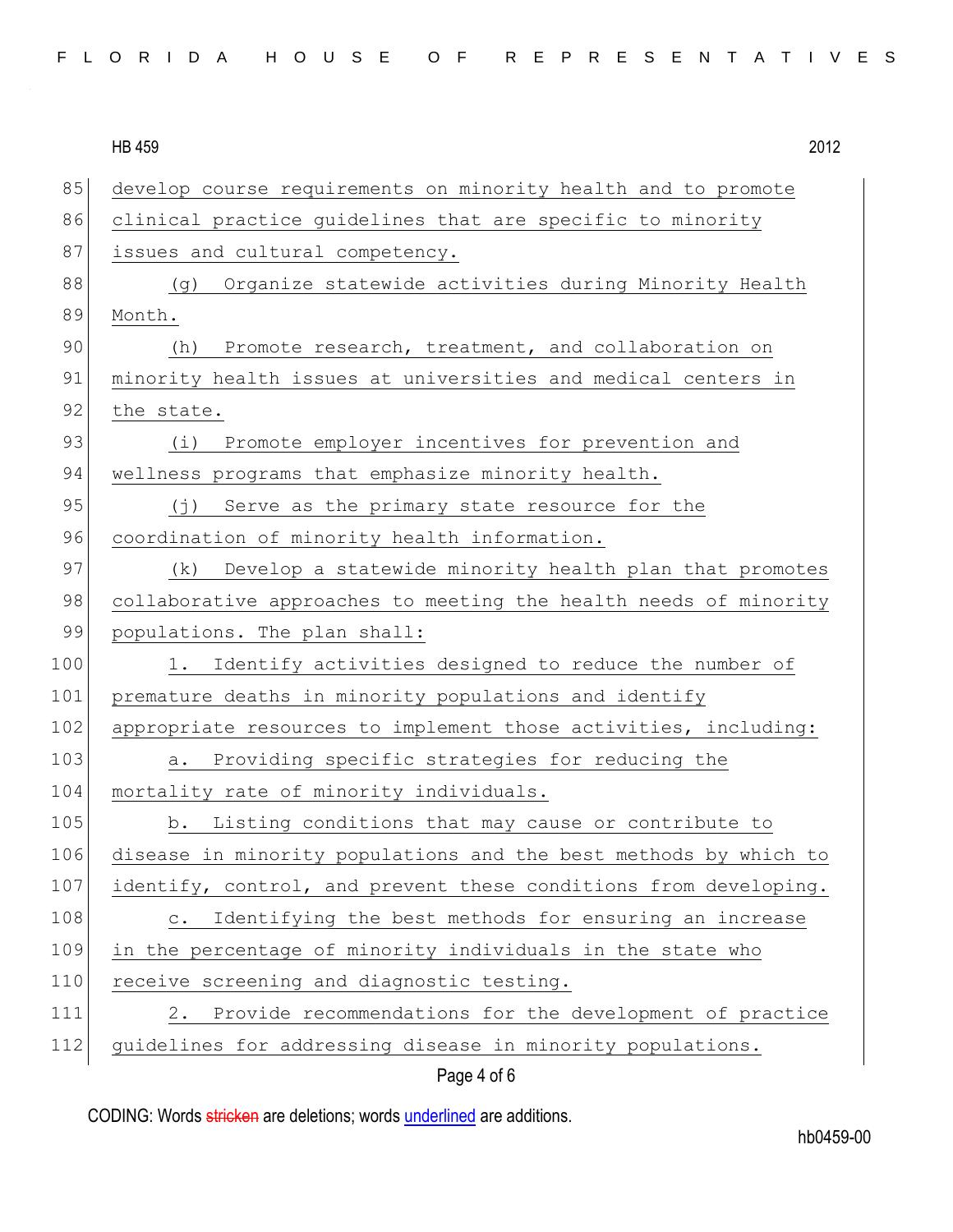|     | <b>HB 459</b><br>2012                                              |
|-----|--------------------------------------------------------------------|
| 113 | Provide recommendations for reducing health disparities<br>3.      |
| 114 | and promoting optimal health among all racial and ethnic groups.   |
| 115 | Coordinate with existing program plans that address<br>4.          |
| 116 | minority health issues.                                            |
| 117 | (1) Promote clinical practice guidelines specific to               |
| 118 | minority individuals.                                              |
| 119 | Serve as the state's liaison with other states and<br>(m)          |
| 120 | federal agencies and programs to develop best practices in         |
| 121 | minority health.                                                   |
| 122 | Develop a statewide, web-based clearinghouse on<br>(n)             |
| 123 | minority health issues and resources.                              |
| 124 | Promote public awareness campaigns and education on<br>$( \circ )$ |
| 125 | the health needs of minority individuals.                          |
| 126 | (p) By January 15 of each year, provide to the Governor,           |
| 127 | the President of the Senate, and the Speaker of the House of       |
| 128 | Representatives a report containing policy recommendations for     |
| 129 | implementing the provisions of this section.                       |
| 130 | DUTIES OF OTHER STATE AGENCIES.-<br>(3)                            |
| 131 | The Department of Health, the Agency for Health Care<br>(a)        |
| 132 | Administration, the Department of Elderly Affairs, the             |
| 133 | Department of Corrections, and the Department of Juvenile          |
| 134 | Justice shall take minority health issues into consideration in    |
| 135 | their annual planning.                                             |
| 136 | When assessing research and demonstration proposals<br>(b)         |
| 137 | for which state funding is being sought, the Department of         |
| 138 | Health, the Agency for Health Care Administration, and the         |
| 139 | Department of Elderly Affairs shall consider health issues         |
| 140 | concerning minority populations and dissimilar outcomes.           |

## Page 5 of 6